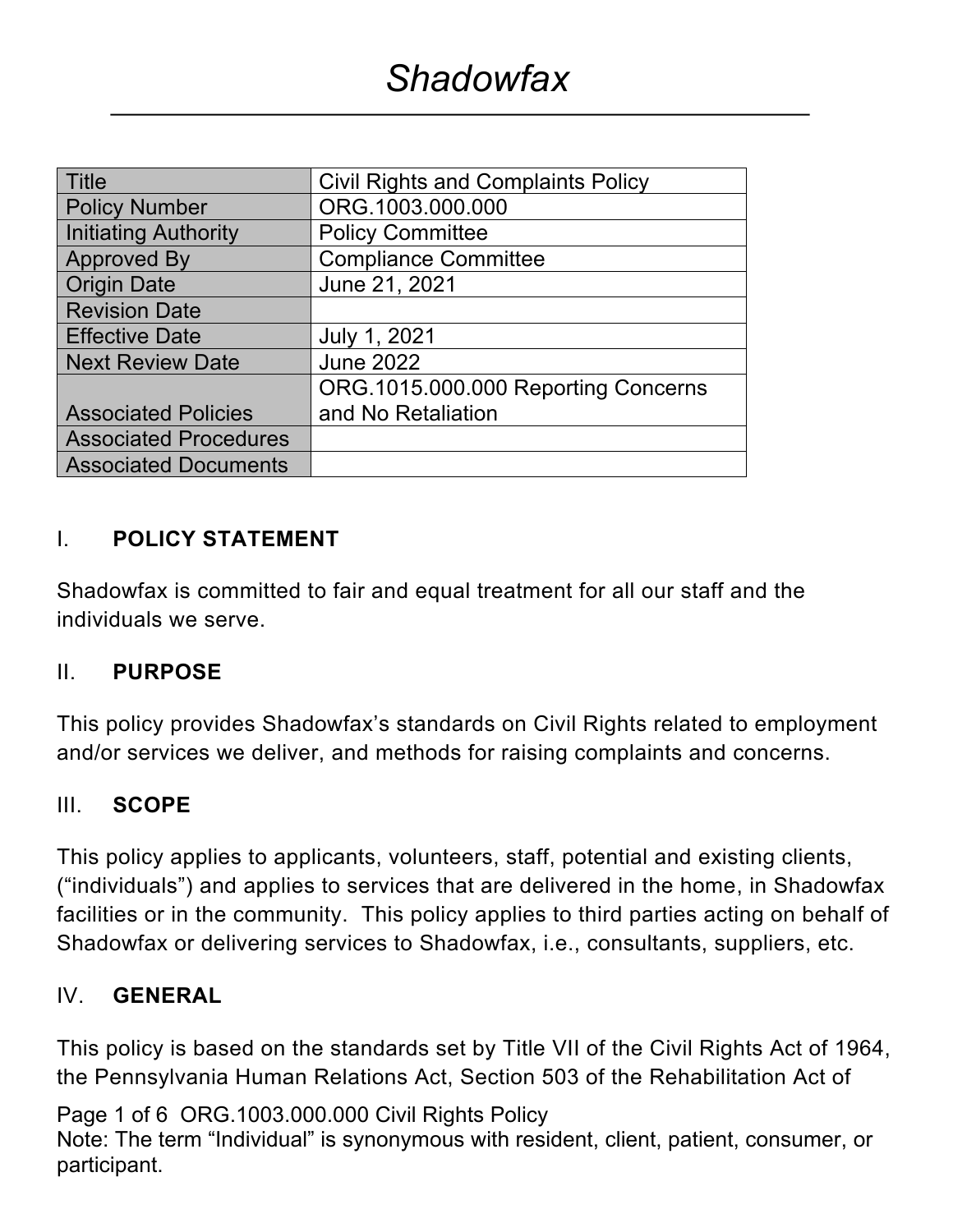1973, the Vietnam Era Veterans Readjustment Assistance Act of 1974, Executive Order 11246, the Americans With Disabilities Act of 1990, and the Age Discrimination in Employment Act (ADEA).

# V. **POLICY**

## Anti-Discrimination

Shadowfax will not discriminate on the grounds of race, color, religion, age, sex, national origin, disability status, genetics, protected veteran status, sexual orientation, gender identity or expression, non-English speaking and non-verbal individuals, or any other characteristic protected by federal, state, or local laws in decisions related to:

- A. employment as a qualified applicant
- B. delivery of benefits as a staff member
- C. delivery of services or other benefits as an individual or potential individual, including admissions, placement, facility usage, referrals and communication with individuals who are non-verbal and non-English speaking.

Shadowfax will provide language assistance to individuals with limited proficiency in English without charge to that person.

# Equal Opportunity Employment

Shadowfax provides equal employment opportunities (EEO) to all staff and applicants without regard to race, color, religion, age, sex, national origin, disability status, genetics, protected veteran status, sexual orientation, gender identity or expression, or any other characteristic protected by federal, state or local laws.

This policy applies to all terms and conditions of employment, including, but not limited to, hiring, probation, placement, promotion, transfer, termination, retirement, layoff, recall, and leaves of absence, compensation, social and recreation programs, staff member development, and training as a service deliverer.

Page 2 of 6 ORG.1003.000.000 Civil Rights Policy Note: The term "Individual" is synonymous with resident, client, patient, consumer, or participant.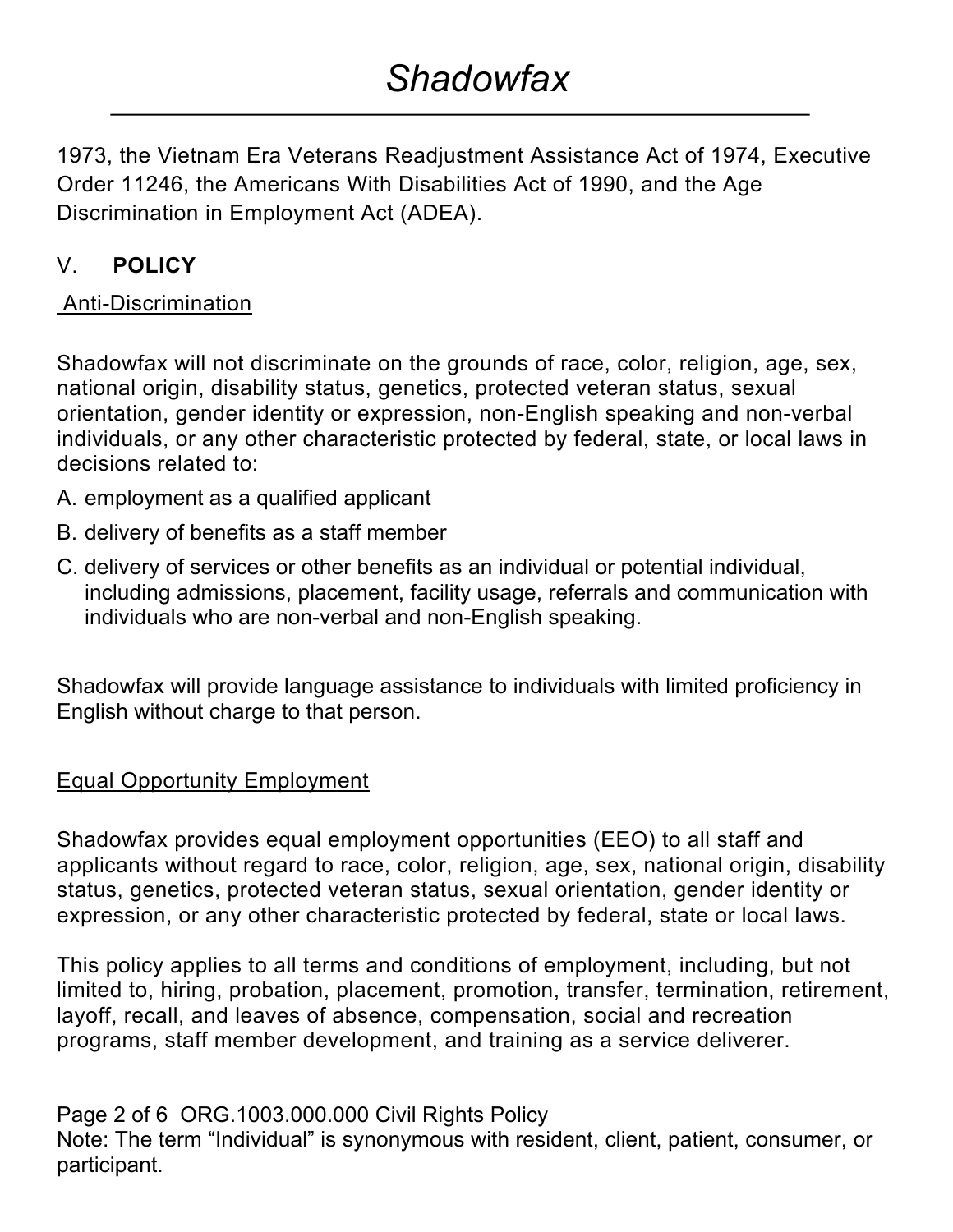Shadowfax, if required by law, will establish a written affirmative action program to achieve prompt and full utilization of minorities, individuals with disabilities, disabled veterans, Vietnam-era veterans, and women at all levels and in all segments of the work force.

The Director of Human Resources is responsible for formulating, implementing, coordinating, and monitoring all efforts related to EEO. The Director of Human Resources' duties related to EEO shall include, but not be limited to:

- A. assisting management in collecting and analyzing employment data
- B. developing policy statements, affirmative action programs, if required, and recruitment techniques designed to comply with Shadowfax's EEO policies
- C. complying with various record keeping and posting notices required by statute to ensure full compliance with all employment-related statutes and regulations
- D. assisting supervisory personnel in arriving at solutions to specific personnel problems
- E. serving as liaison between the Shadowfax and government agencies, minority and women's organizations, and other community groups
- F. keeping management informed of the latest developments in EEO

Concerns related to EEO matters from an applicant for employment, a staff member, a government agency, or an attorney will be referred to the Director of Human Resources.

## **Accessibility**

Program services shall be made accessible to eligible individuals with physical disabilities through the most practical and economically feasible methods available. These methods include, but are not limited to, equipment redesign, the provision of aids, and the use of alternative service delivery locations. Structural modifications shall be considered only as last resort among available methods.

## Notification/Communication

New staff members, individuals, and individuals' parents, guardians, advocates, or designated persons will be provided a copy of Shadowfax's Civil Rights policy. Each

Page 3 of 6 ORG.1003.000.000 Civil Rights Policy

Note: The term "Individual" is synonymous with resident, client, patient, consumer, or participant.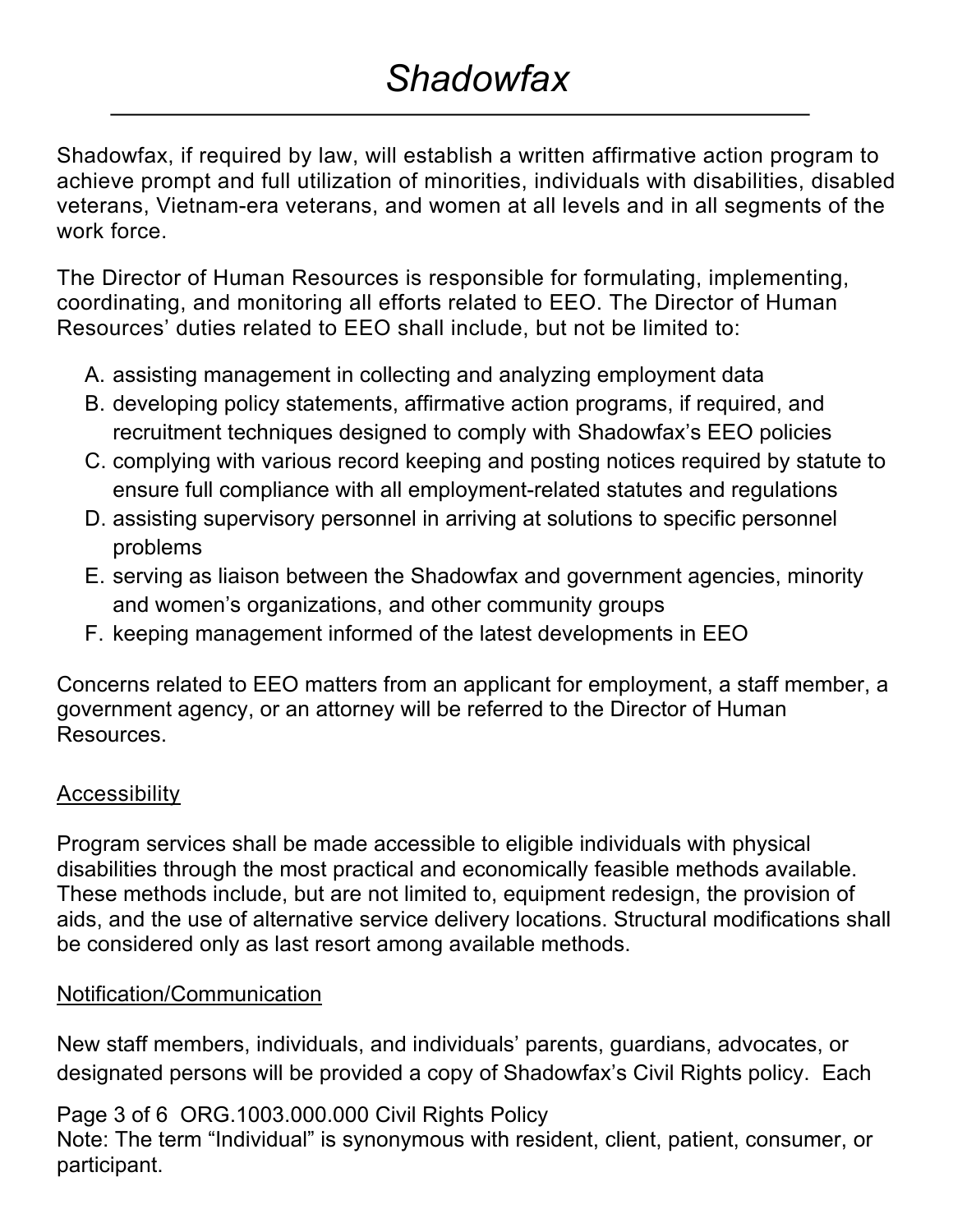# *Shadowfax*

Shadowfax department and/or program area shall create and maintain a procedure for providing the appropriate people with a copy of the Civil Rights policy.

#### **Complaints**

Anyone who believes they have experienced or witnessed conduct at Shadowfax not in line with this policy should discuss their concerns with their immediate supervisor, Human Resources or any member of senior leadership (see ORG.1015.000.000 Reporting Concerns and No Retaliation Policy)

The Affirmative Action Officer for the Shadowfax Corporation is the Director of Human Resources.

Complaints of discrimination may be filed with the Affirmative Action Officer of the agency or at any of the following addresses:

The Shadowfax Corporation 386 Pattison Street York, PA 17403

PA Human Relations Commission Harrisburg Regional Office 333 Market Street 8th Floor Harrisburg, PA 17101

Department of Public Welfare Bureau of Equal Opportunity, Central Regional Office 625 Forster Street Room 225, Health & Welfare Building Harrisburg, PA 17105

Office of Civil Rights U.S. Department of Health & Human Services Suite 372, Public Ledger Bldg 150 S. Independence Mall West

Page 4 of 6 ORG.1003.000.000 Civil Rights Policy Note: The term "Individual" is synonymous with resident, client, patient, consumer, or participant.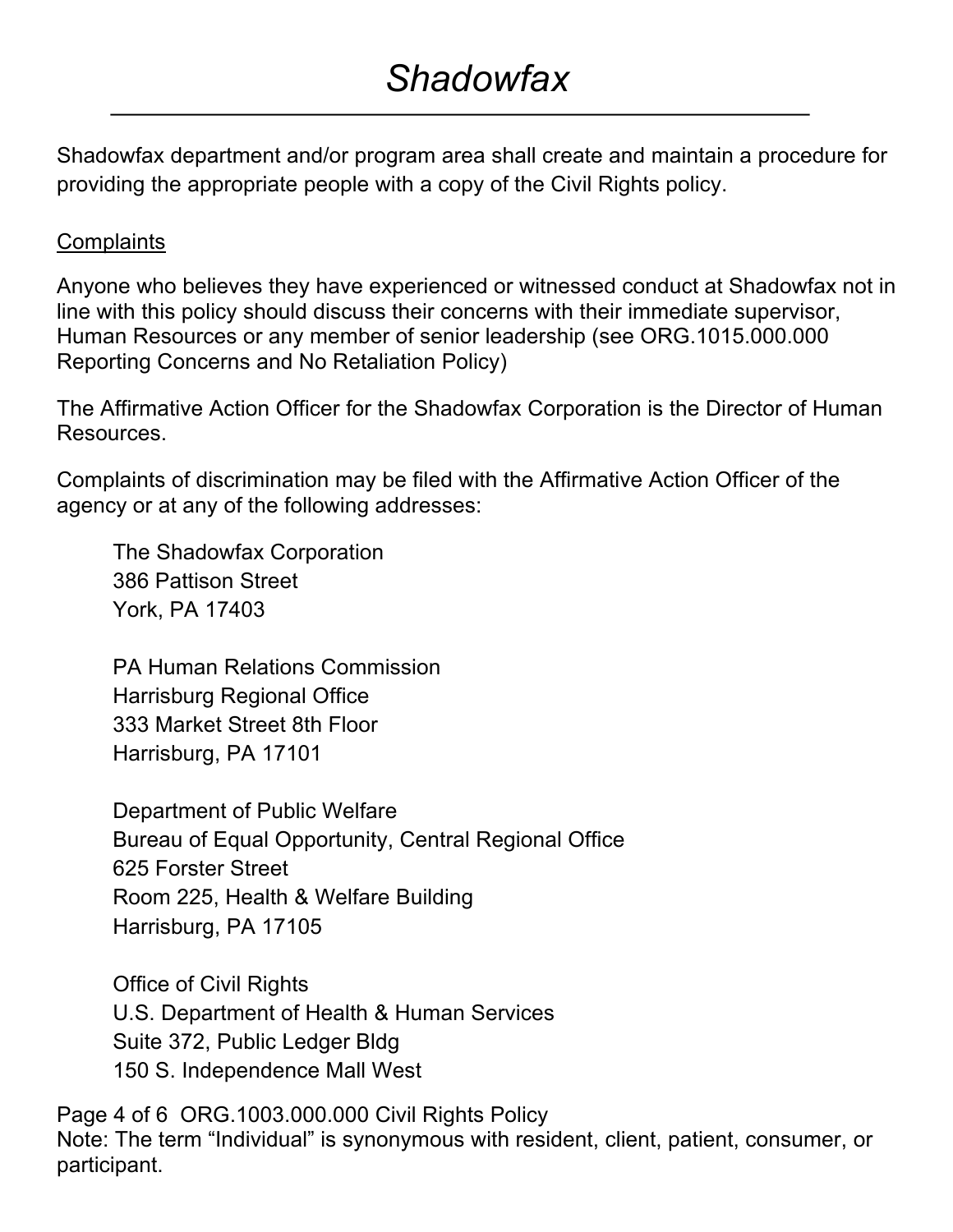# *Shadowfax*

Philadelphia, PA 19106-9111

## VI. **OVERSIGHT**

Shadowfax's Compliance Committee or their designee(s) (the "Approved By") shall be in charge of the administration of this Policy. The Approved By responsibilities include:

1. Identifying the action steps to come into compliance and directives to maintain compliance and implement the action steps.

- 2. Periodically reviewing this Policy and monitoring compliance to it.
- 3. Training responsible parties on their obligations under the Policy.

Revision History

| Name | Date | <b>Reason for Changes</b> | Version |
|------|------|---------------------------|---------|
|      |      |                           |         |
|      |      |                           |         |

Page 5 of 6 ORG.1003.000.000 Civil Rights Policy Note: The term "Individual" is synonymous with resident, client, patient, consumer, or participant.